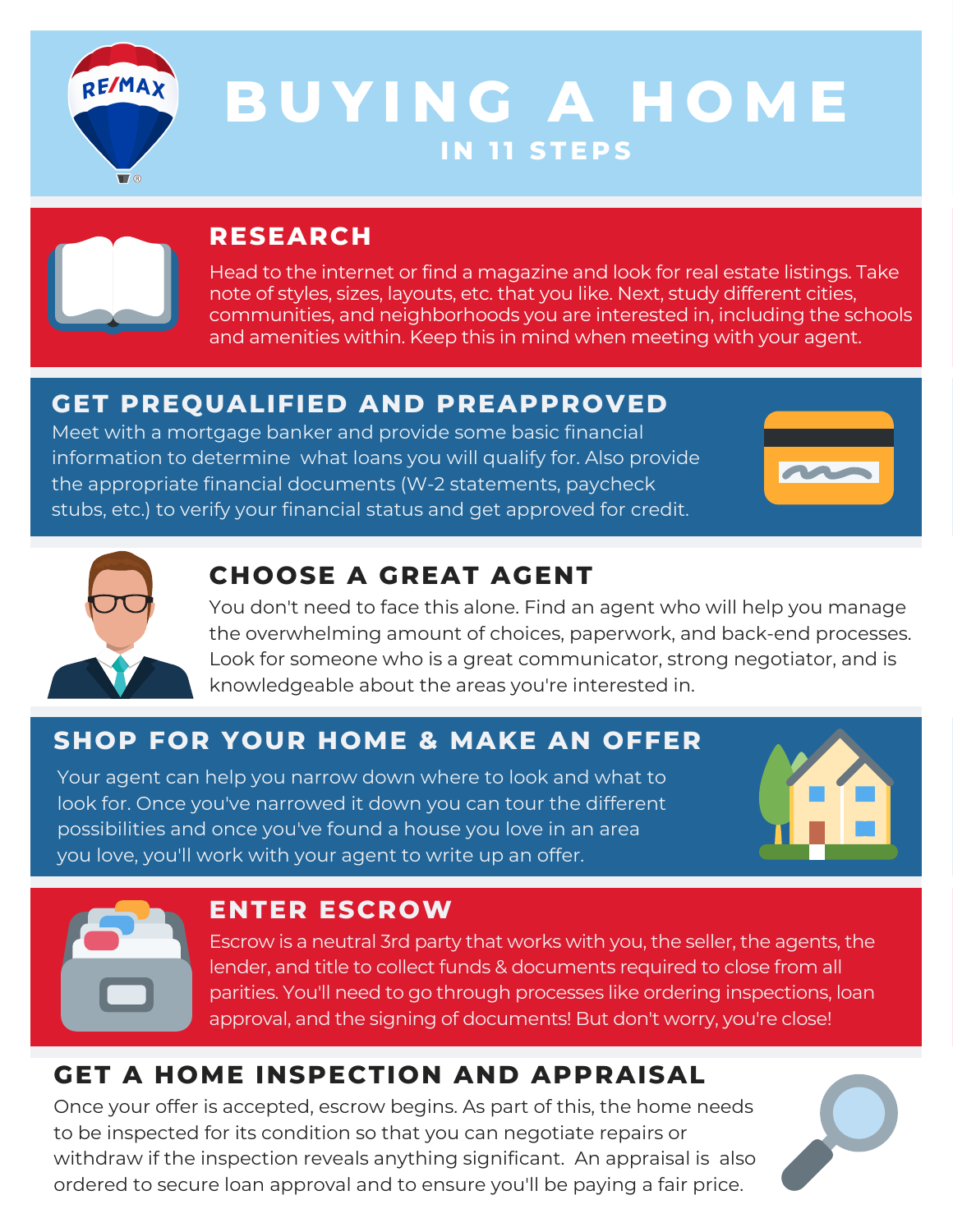

#### **WORK WITH A LENDER TO GET LOAN APPROVAL**

Work with a lender to select the most competitive loan program. You may be looking for the lowest monthly payment or a payment that doesn't increase with time, or you may already have an idea of what program you want after having already gone through the pre-approval process. Now you'll make sure you're approved for whichever loan you've selected.

#### **GET INSURANCE**

Homeowner's insurance is required by your lender and is critical for protecting your investment. If you don't already have an insurance agent, find one to establish a policy. If you already have one, call your current insurance agent so they can write a new policy for you.





## **SIGN CLOSING**

Close to your closing day you'll sign the necessary loan documents that officially provide you with the funds to purchase the home. This is the last piece of the puzzle you need to provide to close escrow!

#### **CLOSE ESCROW**

Escrow collects funds & documents required to close. Once you've had all the necessary meetings & signed all the appropriate documents, wait for escrow to make sure all information has been collected from both parties. Since escrow is involved as soon as an offer is accepted, the process should be done soon after signing loan documents.

![](_page_1_Picture_12.jpeg)

# **GET THE KEYS AND MOVE IN**

Once the paperwork has been completed and escrow has been finalized, it's time to receive your keys! This happens as agreed to in your contract. Now make sure you establish utilities at your new home and receive appliance manuals and garage openers, and mailbox keys from the previous owners. Once you're all moved in.

# **WELCOME HOME!**

![](_page_1_Picture_16.jpeg)

![](_page_1_Picture_17.jpeg)

**Redlands Office 909.307.5665 Yucaipa Office 909.797.4133**

DRE#01526050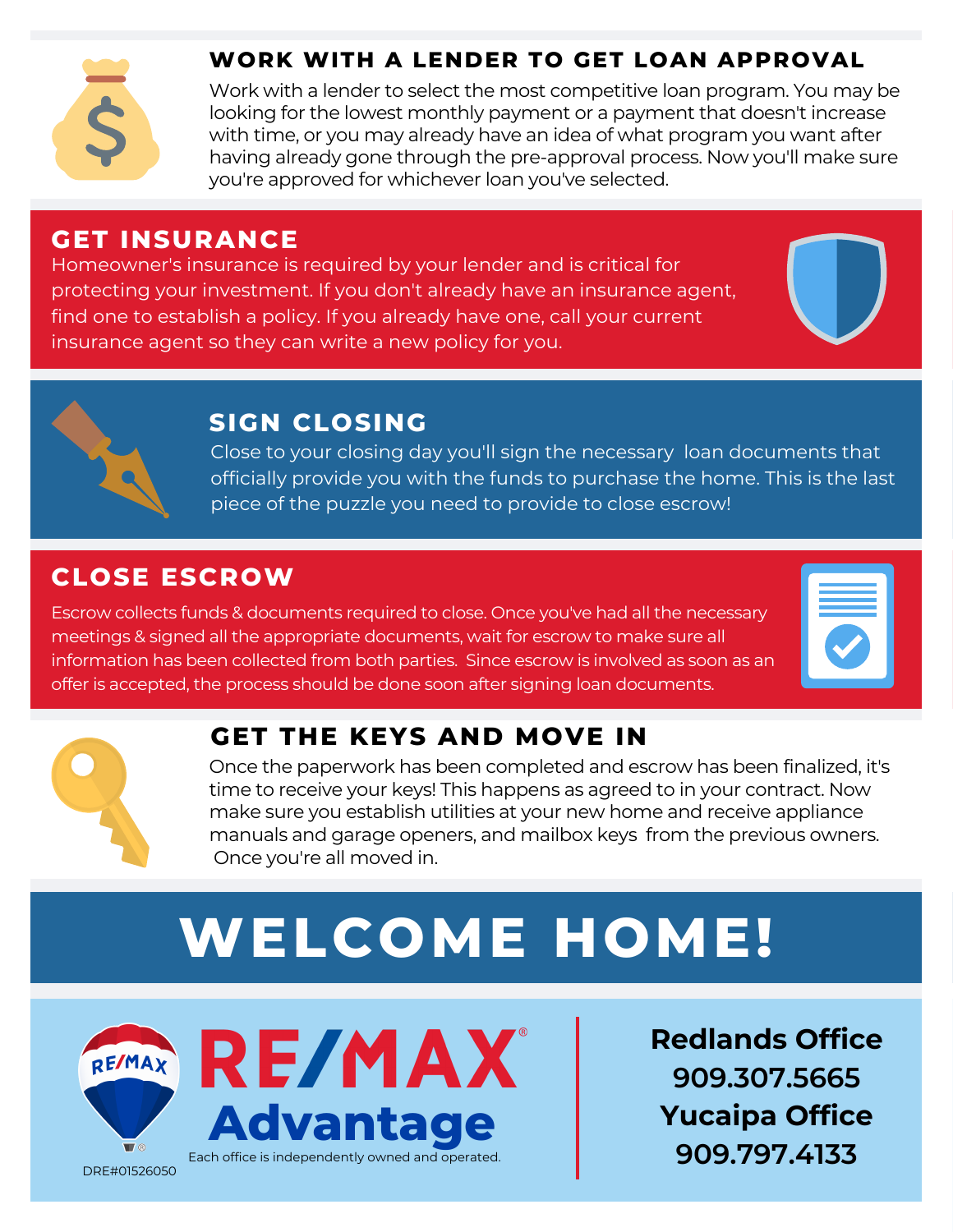![](_page_2_Picture_0.jpeg)

# **S E L L I N G A H O M E I N 1 1 S T E P S**

![](_page_2_Picture_2.jpeg)

# **CHOOSE A GREAT LISTING AGENT**

Selling a house requires a lot of knowledge, leg work, and a whole lot of paperwork. Don't face this alone - pick an agent with great communication skills, a solid marketing plan, and superb negotation skills. They'll answer any questions you have about the process and do the "heavy-lifiting" for you.

## **SET A PRICE**

Collaborate with your agent to set a price for the home. You may have an idea of what price you want, but also consider your agent's knowledge of the current real estate market and their analysis of your home.

![](_page_2_Picture_7.jpeg)

## **MARKET THE HOME**

Your home will need exposure to get noticed by the right buyer, so your agent will use resources like the Multiple Listing Service, REMAX.com, print & social media advertising and more. Work with them to schedule photos and to set up an open house schedule - then let them work their magic!

# **SHOW THE HOME**

Prospects will want to see before buying, so be ready to show on a short notice. Potential buyers may often want to see a home ASAP -which is good for you -so make sure you can be flexible when your agent contacts you for permission to have potential buyers and their agent stop by.

![](_page_2_Picture_12.jpeg)

![](_page_2_Picture_13.jpeg)

#### **NEGOTIATE OFFERS**

Interested buyers will place offers on your home, then you, along with your agent's guidance, can decide whether to accept an offer as is, counter it, or reject it. Once you've accepted an offer or a buyer has accepted your counter offer, it's time to open escrow!

#### **ENTER ESCROW**

Escrow is a neutral 3rd party that works with you, the buyer, the agents, the lender, and title to collect funds & documents required to close from all parities. This is the beginning of the end and simply requires cooperation with the necessary documents and processes.

![](_page_2_Picture_18.jpeg)